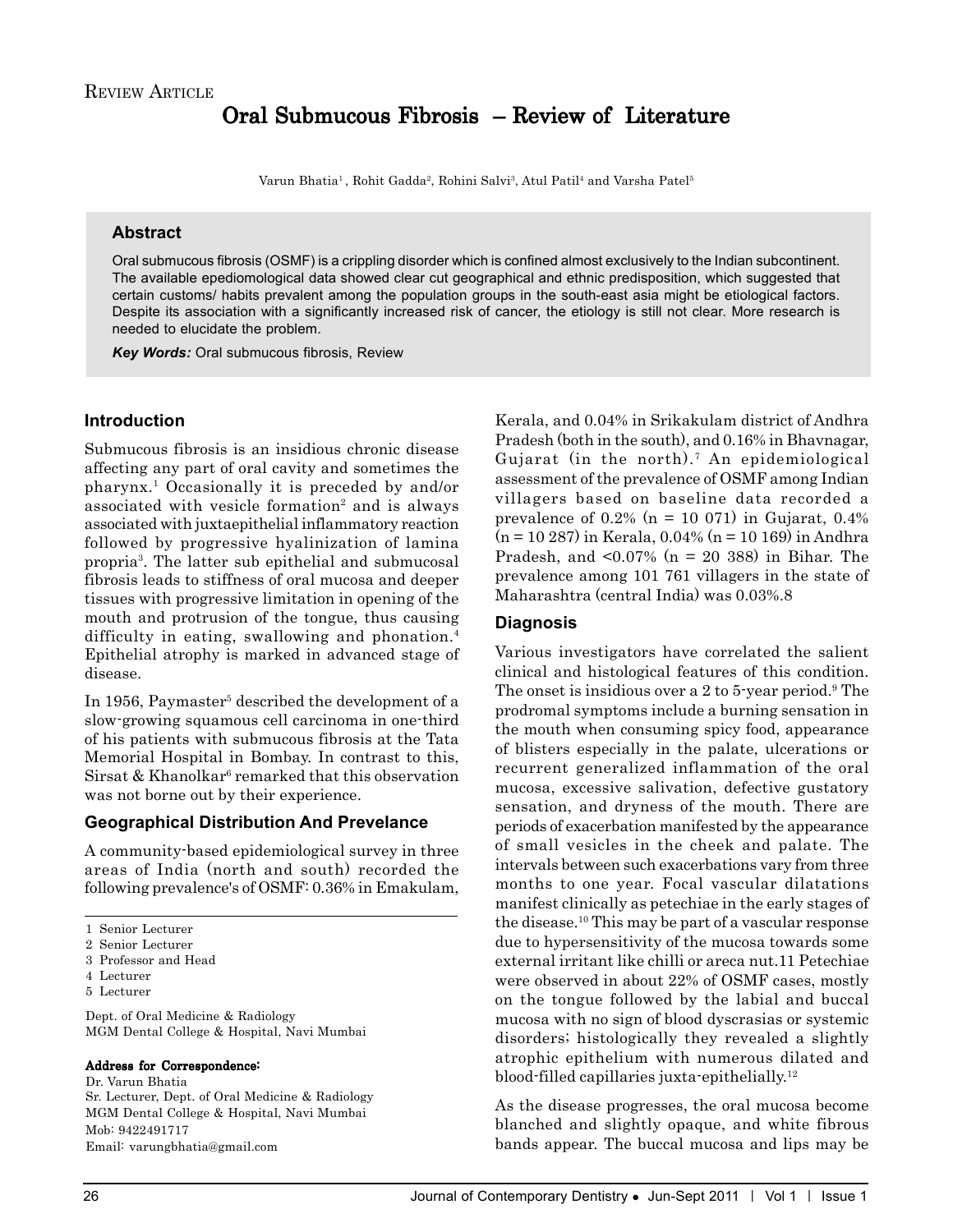affected at an early stage although it was thought that the palate and the faucial pillars are the areas involved first. The oral mucosa is involved symmetrically and the fibrous bands in the buccal mucosa run in a vertical direction. The density of the fibrous deposit varies from a slight whitish area on the soft palate causing no symptoms to a dense fibrosis causing fixation and shortening or even deviation of the uvula and soft palate. The fibrous tissue in the faucial pillars varies from a slight submucosal accumulation in both pillars to a dense fibrosis extending deep into the pillars with strangulation of the tonsils. It is this dense fibrosis involving the tissues around the pterygomandibular raphe that causes varying degrees of trismus.<sup>13</sup>

The exact site and extent of the fibrosis and its role in the causation of trismus are determined by several factors. For example, the anatomical and physiological integrity of the underlying musculature is vital for the degree of mouth opening. Based on electron microscopical observations El Labben et al.<sup>14</sup> reported muscle degeneration in OSMF, the extent of which may significantly affect the already existing trismus in these patients. Equally important is the involvement of the pterygomandibular raphe, a site commonly reported to accentuate the extent of trismus. Another factor is the duration of the disease in the affected individuals, which depends on the subjective evaluation of signs and symptoms. Current views of a protracted and insidious onset of the disease and its very slow progression make any sort of objective diagnostic criterion difficult, at least in the earlier stages.

A factor which seems to be overlooked by many investigators while recording the extent of mouth opening is the acuteness of oral symptoms (persistent/ recurrent stomatitis and glossitis) at the time of recording. Most investigators agree that in OSMF the patient experiences a protracted period of stomatitis and/or glossitis with remissions and exacerbations, which must be taken into consideration, together with the age of the patient and the extent and site of fibrosis, when recording the extent of trismus. Sometimes the fibrosis spreads to the pharynx and down to the pyriform fossae. Upon palpation, a circular band can be felt around the entire rima oris, and these changes are quite marked in the lower lip.15 All observers have noted impairment of tongue movement in patients with advanced OSMF, but only some have registered an atrophy of the tongue papillae. With progressing fibrosis, patients complain of stiffening of certain areas of the mucosa leading to difficulty in opening the mouth, inability to whistle or blow out a candle,

and difficulty in swallowing. When the fibrosis involves the pharynx, the patient may experience referred pain in the ear. Millard<sup>16</sup> mentioned a nasal voice as one of the later signs in some patients.

# **Clinical and functional staging17**

#### *Clinical stage*

- 1. Faucial bands only
- 2. Faucial and buccal bands
- 3. Faucial, buccal, and labial bands

#### *Functional stage*

- A. Mouth opening ? 20 mm
- B. Mouth opening 11-19 mm
- C. Mouth opening? 10 mm

# **Precancerous Nature Of The Condition:**

The precancerous nature of OSMF was first postulated by Paymaster<sup>5</sup>, who described the development of a slow-growing squamous cell carcinoma in one third of OSMF cases seen in the Tata memorial Hospital, Bombay. The frequency of malignant change in patients with OSMF ranges from 3% to 6%.

#### **Treatment**

Usually drug treatment was used when patients were at an early stage, and surgical treatment was preferred in patients at an advanced stage or when a lesion was circumscribed. However, the high recurrence rate of restricted mouth-opening, complications after surgical procedures, and the limited indications meant that surgical treatment cannot be considered popular among patients. After several decades of clinical trials, some drugs proved to be partially effective for relieving patients of the symptoms and signs of OSF.

# **Steroids**

Steroids, and especially glucocorticoids, were first used in the treatment of OSF, and were extensively used in the past several decades because of their antiinflammatory property. Several glucocorticoids were used, such as short-acting drugs (hydrocortisone), intermediate- acting drugs (triamcinolone), and longacting drugs (betamethasone and dexamethasone). Glucocorticoids exert their anti-inflammatory activity by inhibiting the generation of inflammatory factors and increasing the apoptosis of inflammatory cells. They partially relieved patients of their symptoms at an early stage of OSF, as confirmed in many studies. They were less useful in reversing the abnormal deposition of fibrotic tissues and recovering the suppleness of the mucosa, and thus this treatment was always associated with a high incidence of relapse.18-19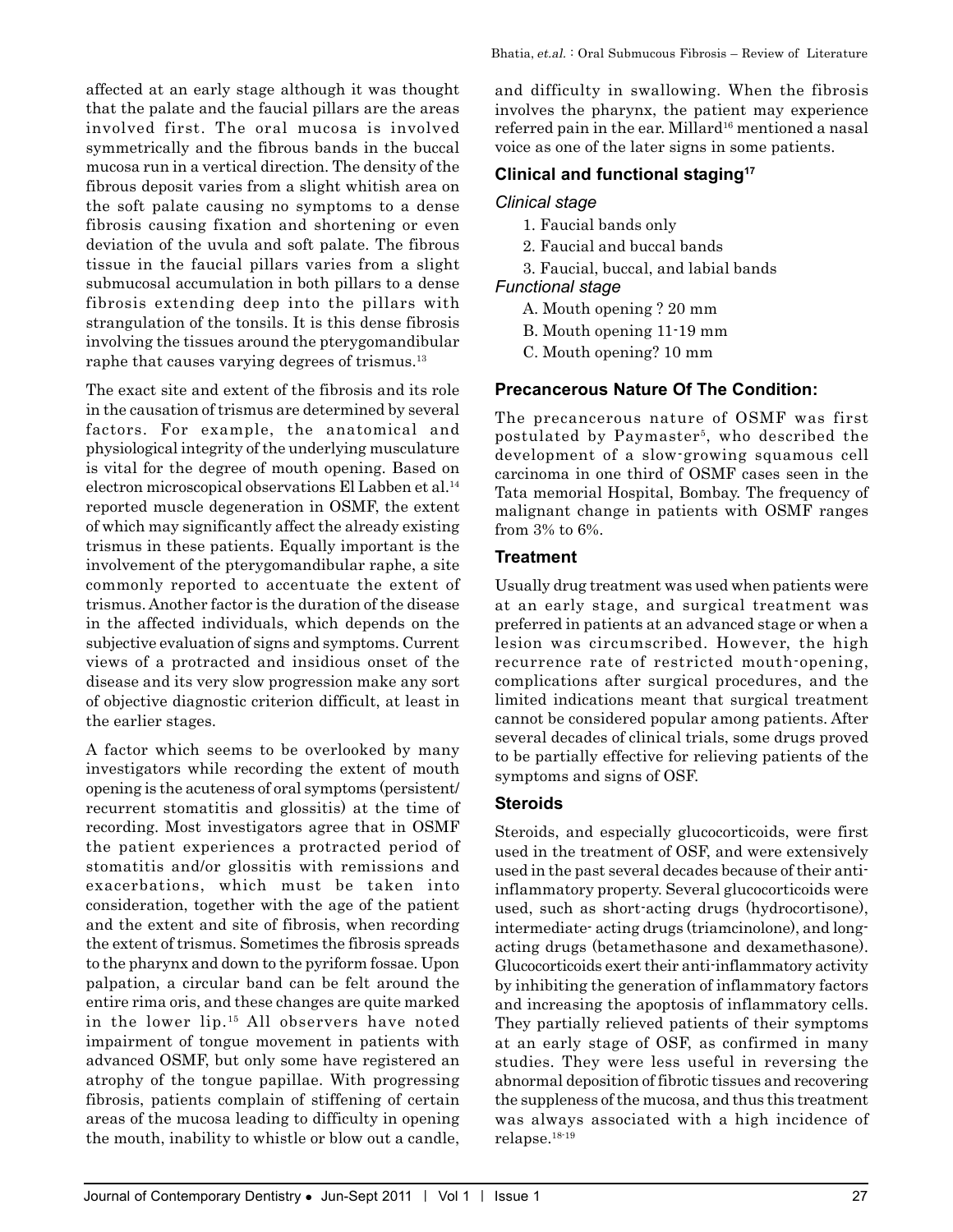# **Enzymes**

According to several studies, a prominent characteristic of OSF is its abundant and abnormal accumulation of collagen fibres in the lamina propria and submucosa of the oral mucosa, including muscle fibres and salivary glands. Collagenase is a lysosomal enzyme, capable of degrading phosphate esters, proteins, polysaccharides, glycosides, and sulphate esters. In a controlled clinical trial, Lin and Lin20 found that intralesional injections of collagenase resulted not only in significant improvement in mouth-opening, but also in a striking reduction of hypersensitivity to spices, sour, cold, and heat. Further study found that hyaluronidase could ameliorate the symptoms and signs of OSF by depolymerising hyaluronic acid, which is the ground substance in connective tissue, lowering the viscosity of the intercellular cement substance, and decreasing collagen formation.21

# **Antioxidants**

Gupta et al<sup>22</sup> found that after 6 weeks of treatment with tablets containing mostly \_-carotene and vitamin E, patients showed an effective increase in mouth opening and tongue protrusion. Moreover, the decrease in mean malondialdehyde level (a marker of free radical damage) and the increase in levels of carotene after treatment were found to be statistically significant  $(P_$   $\_$  .01 and  $P_$   $\_$  .001, respectively), and these factors may play an important role in treatment. Kumar et al<sup>23</sup> studied the effects of lycopene soft gels in the treatment of OSF by RCT. Their results indicated that lycopene was more efficacious in improving mouth opening in patients and reducing associated symptoms than was placebo treatment  $(P_$   $\ldots$  001). They attributed this curative effect to an inhibition of abnormal fibroblasts, upregulation of lymphocyte resistance to stress, and a suppression of the inflammatory response.

# **Vitamins And Minerals**

Vitamins and microelements are essential in the normal metabolism of organisms. Some studies regarded deficiencies in vitamins and minerals as promoting the initiation and development of OSF.24 Numerous studies used vitamins as a standard or adjunct therapy, and vitamins partially accelerated ulcer healing and relieved symptoms such as burning sensations and intolerance of spicy food.<sup>25</sup> Generally, in the long run, no satisfactory results were achieved through treatment with vitamins alone.

# **Conclusion**

Several therapeutic and surgical methods have been tried in the treatment of submucous fibrosis. Following therapy the oral mucosa should regain and retain its normalcy, and there should be a reduction in the risk for oral cancer. However, no such definitive and widely accepted treatment is currently available for this condition. Some temporary relief from the symptoms and improvement in the oral opening with medicinal treatment such as local injections of cortisone, enzymes and placentrex, has been observed. In view of the lack of availability of curative treatment, and the precancerous nature of this disease, it is essential to follow-up the patients regularly. Furthermore, they must be educated to discontinue the use of areca nut and tobacco in any form, with the aim of preventing further progress of the disease and perhaps reducing the risk of oral cancer.

# **References**

- 1. Lemmer J, Shear M, Oral submucous fibrosis: a possible case in a person of Caucasian descent, Br Dent J; 1967, 122: 342-346.
- 2. Pindborg JJ, Singh B. Formation of vesicles in oral submucous fribrosis. Acta Path. Microbiol. Scand, 1964; 62: 562-566.
- 3. Sirsat SM, pindborg JJ, Subepithelial changes in Oral submucous fibrosis. Acta Path. Microbiol. Scand, 1967; 70: 161-173.
- 4. Wahi PN et al, Submucous fibrosis of oral cavity: histopathological studies, Br. J. Cancer. 1966; 20: 676-687.
- 5. Paymaster JC. Cancer of the buccal mucosa: a clinical study of 650 cases in Indian patients. Cancer, 1956, 9: 431-435.
- 6. Sirsat, S. M. & Khanolkar, V. R. (1962) Indian J. med. Sci., 16, 189-197.
- 7. Gupta PC et al. Incidence rates of oral cancer and natural history of oral pre-cancerous lesions in a 10- year follow-up study of Indian villagers. Community dent. Oral epidemiol., 1980, 8: 287-333.
- 8. Mehta FS et al. An epidemiologic study of oral cancer and pre-cancerous conditions among 101 761 villagers in Maharashtra, India. Ind. j. cancer, 1972, 10: 134-141.
- 9. Pindborg JJ, Sirsat SM. Oral submucous fibrosis. Oral surg. oral med. oral pathol., 1966, 22: 764-779.
- 10. Pindborg JJ et al. Incidence and early forms of oral submucous fibrosis. Oral surg. oral med. Oral pathol., 1980, 50: 40-44.
- 11. Canniff JP, Harvey W. The aetiology of oral submucous fibrosis: the stimulation of collagen synthesis by extracts of areca nut. Int. j. oral surg., 1981, 10: 163-167.
- 12. Bhonsle RB et al. Focal vascular dilatations and petechiae in oral submucous fibrosis. Scand. j. dent. res., 1981, 89: 270-274.
- 13. Bhonsle RB et al. Regional variations in oral submucous fibrosis in India. Community dent. Oral Epidemiol., 1987, 15: 225-229.
- 14. El-Labban NG, Canniff JP. Ultrastructural findings of muscle degeneration in oral submucous fibrosis. J. oralpathol., 1985, 14: 709 717.
- 15. Mani NJ. Studies on oral submucous fibrosis. IV. Connective tissue changes. J. Oral Med., 1977, 32: 70-74.
- 16. Millard PR. Submucous fibrosis. Br J dermatol., 1966, 78: 305-307.
- 17. Haider SM, Merchant AT, Fikree FF, Rahbar MH. Clinical and functional staging of oral submucous fibrosis. Br J Oral Maxillofac Surg (2000) 38, 12-15